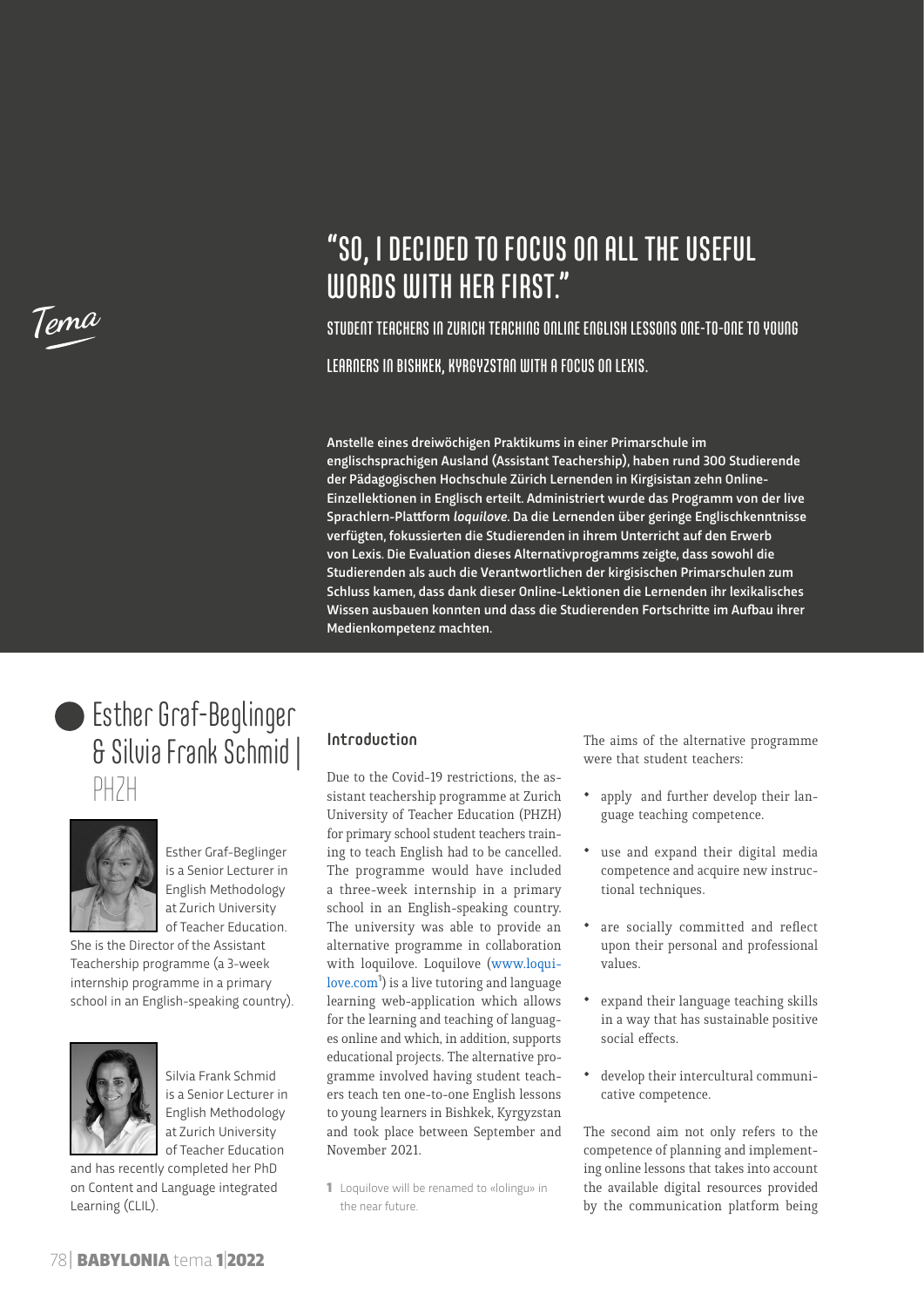used (e.g. Skype) such as screen sharing or the chat function; it also implies the use of additional interactive online tools or playful learning programmes to make lessons more appealing. Online games or language learning apps increase learners' motivation and attention, facilitate action-oriented and contextualised language practice, provide immediate, often individualised feedback, and bring variety into the classroom (Surkamp & Viebrock 2018: 228; Li 2017: 42). Moreover, working with interactive, playful activities online appeals to different learner types because it promotes emotional, multi-sensory learning and hence enhances retention (Eisenmann 2019: 137; Pratibha 2019: 19). Lastly, young learners in the 21st century have all grown up with digital technology. For these digital natives, technology is essential to their everyday lives – it should therefore also be an integral part of their learning environment (Li 2017: 22).

### Description of the context

As mentioned, loquilove is a live tutoring and language learning web-application that allows for the learning and teaching of languages online while at the same time supporting educational projects. This means that the student teachers were not paid for their teaching and the young learners were not charged for the lessons. Loquilove contacted five private primary schools in Bishkek, Kyrgyzstan, and the headmasters were able to provide close to 300 young English learners for the project. They also organised rooms, technical equipment, and teachers to oversee the pupils during their online lessons. The class teachers provided information concerning the pre-knowledge of the 9 to 12-year-old learners. Most of the 298 student teachers were full-time students at the beginning of their 5th semester. They had completed one English methodology module and several internships during which they taught English in a class setting.

After the first few online-lessons had taken place, it was observed by many student teachers that the young learners' level of English was much lower than initially communicated and expected. This meant that the student teachers had to abandon some of their previously more communicative-oriented lesson plans and focus mostly on teaching lexis.

Since lexis is the foundation of language production and the key to meaningful communication (Surkamp & Viebrock 2018: 142), placing the teaching of words and phrases at the centre of the lessons makes sense when teaching young learners with limited foreign language skills. In this article, the focus is on the teaching of words or lexical structures in a one-to-one setting with learners who do not share a common language with their student teacher.

Online games or language learning apps increase learners' motivation and attention, facilitate action-oriented and contextualised language practice, provide immediate, often individualised feedback, and bring variety into the classroom.

# The essentials of learning and teaching lexis

Lexis or lexical items refer to individual words or units of vocabulary with a specific meaning (Spratt et al 2011:16). Knowing a lexical item means understanding its meaning, form and use. Moreover, in order to learn lexis deeply and be able to apply it, learners need to encounter it repeatedly in contextualized, meaningful and memorable ways (Butler 2019: 13; Godwin-Jones 2018: 1–2). Thus, learning and teaching lexis occurs over time in multiple steps. According to Brewster et al. (2002: 86–91), young learners acquire lexis typically in five stages through which they need to be guided by the teacher.

Stage 1 refers to understanding and learning the meaning of the new lexis. The fastest option for conveying the meaning of new lexical items, but also the least effective one because of its low cognitive demands, is to translate them (Surkamp & Viebrock 2018: 145). Fortunately, due to the fact that in the present setting student teachers and learners could not fall back on a common language, new lexis had to be introduced through other presentation techniques. Ideally, lexis is presented in meaningful groups (e.g. in lexical or grammatical sets) with the help of pictures, gestures, or sample sentences.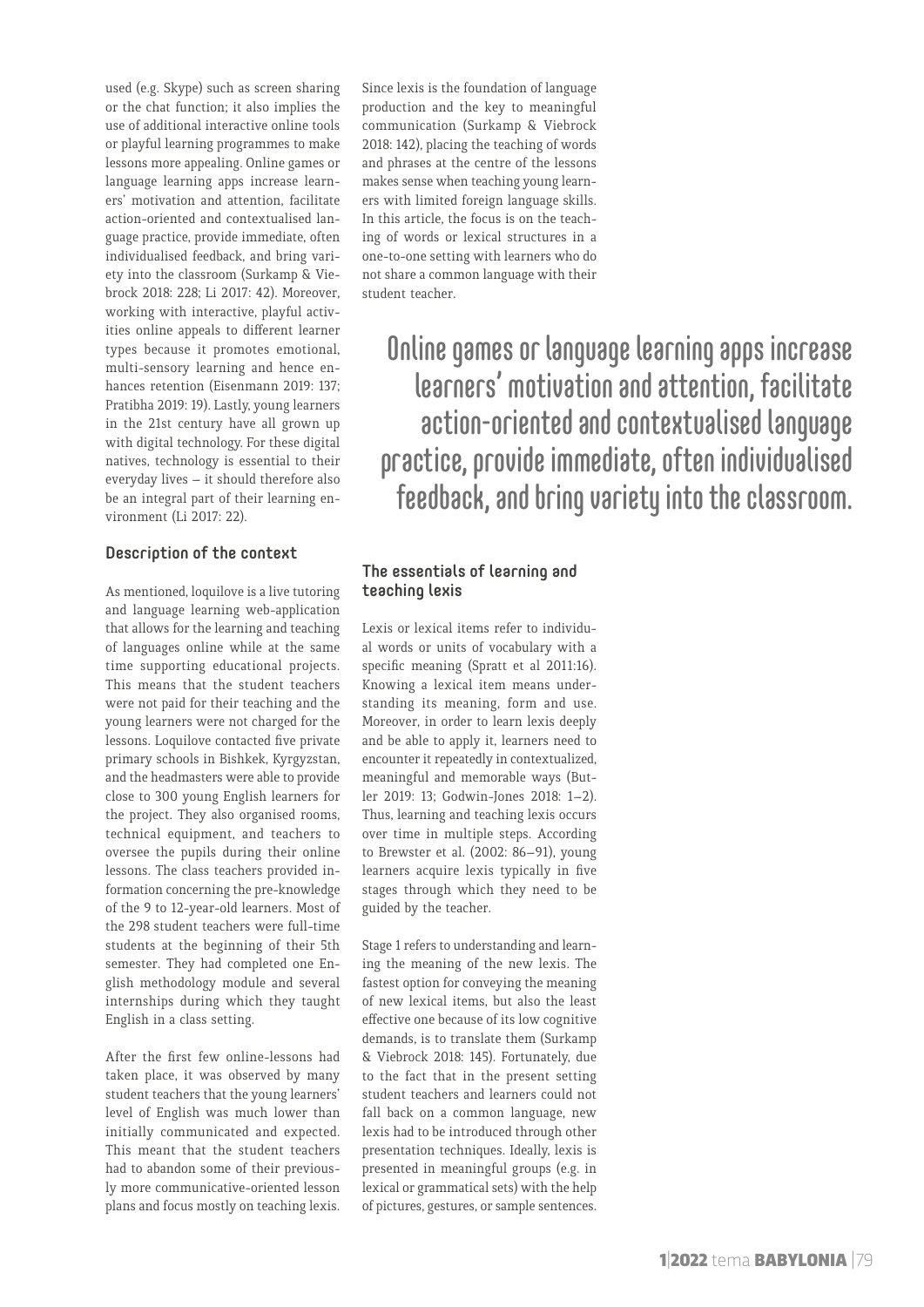Loquilove is a live tutoring and language learning web-application that allows for the learning and teaching of languages online while at the same time supporting educational projects.

> Stage 2, attending to form, means that the sound, the spelling or, where applicable, further grammatical knowledge is introduced. At this stage learners should be given a chance to listen to and repeat the pronunciation of words (e.g. with drills) and to notice their written forms (e.g. with copying exercises). These first two stages of the lexis acquisition process can effectively be enhanced with the multimodal use of technology, including audio or visuals (Li 2017: 116–17).

> At stage 3, learners work actively with the new lexis and train it in varied ways to make strong and sustainable memory connections. At this stage again, using technology like online games or learning apps provide learners with motivating opportunities to train new lexis in an interactive way. This is particularly effective if a teacher is present to facilitate interactions in which the meaning and use of the lexis is additionally scaffolded (Butler 2019, 17). Moreover, since lexis and grammar are often closely related, applying lexis in contexualised ways helps learners to explore the patterns of the foreign language (Surkamp & Viebrock 2018: 134).

> Stage 4 refers to the need to organise, to record and to personalise lexis so that it can be consolidated and recycled frequently. For example, learners could write the words or expressions down in a personal booklet or on cards to have the lexis at their disposal for individual training.

> The final stage 5 emphasizes the need to develop vocabulary learning strategies so that learners become more efficient language learners and users.

> Even though the five stages provide helpful guidance on teaching lexis, stages 3-5 do not need to follow the described chronological procedure strictly but could be incorporated in the process in any suitable order.

## Preparing the student teachers for online lessons

Due to the novelty of this programme and student teachers' inexperience in teaching English lessons one-to-one online, the two senior lecturers responsible for this project at the PHZH prepared an online learning tool. It offered a short summary of important methodological concepts for specific one-to-one settings. These were visually assisted by short film clips, accompanied by reflective questions, and underpinned with practical ideas. The tool also included information on lesson planning and evaluating learning, a list of useful learning apps and online tools as well as practical teaching tips for coping with the online one-toone teaching situation.

The most distinctive feature of the learning tool are the film clips which resulted from the eight online lessons that one of the senior lecturers conducted previously as a pilot. The film clips aimed at providing practical insights into exemplary one-to-one English lessons and at inspiring student teachers with examples of good practice.

The chapter of this learning tool about teaching lexis equipped student teachers with practical ideas of how to implement the five stages of introducing and practising lexis (Brewster, Ellis & Girard 2002: 85–91) in an online one-to-one setting. For example, student teachers got ideas how lexis can be introduced with the help of pictures and gestures, how it can next be personalised with self-made word cards and how it can then be trained in playful hybrid activities (e.g. word card games) or with interactive activities. Figure 1 shows some useful websites.

#### **Figure 1**

*List of useful websites published on online learning tool*

- **Wordwall**: Collection of interactive templates such as quizzes and wordgames
- **Quizlet**: Vocabulary training
- **ESL Kids Game**: Collection of vocabulary games
- **Games for ELS**: Engaging games for learning English
- **Quizizz**: Tool for creating quizzes, flashcards, and presentations
- **Online Teaching Activities**: A collection of ideas for online-English lessons
- **Padlet:** Online pin board to display information and set up tasks
- **YouTube**: Videos, stories, animated story books, songs, chants
- **Classroomscreen**: For managing lessons online
- **Edupad**: Web-based collaborative text editor
- **Kahoot**: A digital learning platform
- **Book Creator**: Creating digital books that combine text, images, audio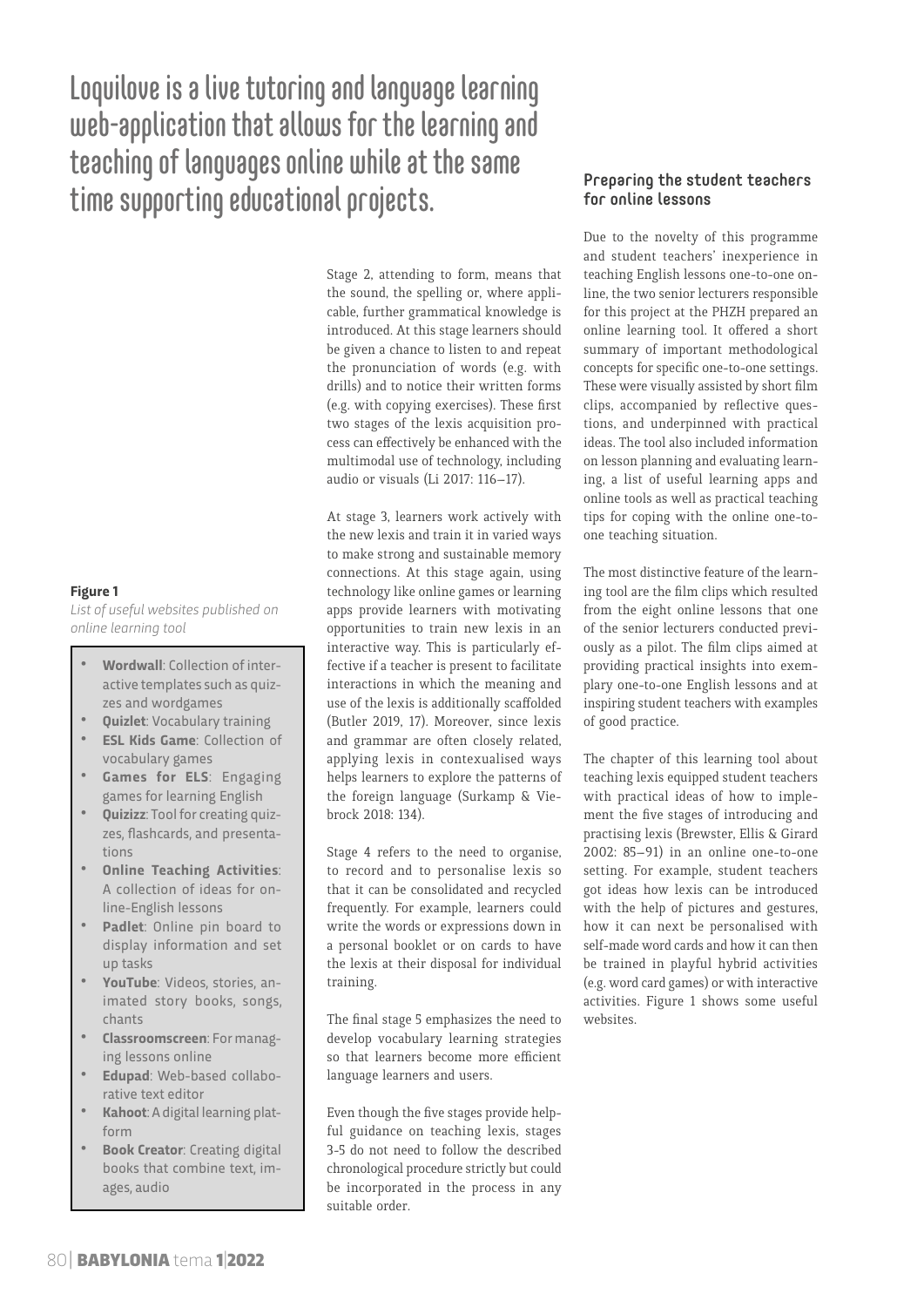At this stage again, using technology like online games or learning apps provide learners with motivating opportunities to train new lexis in an interactive way. This is particularly effective if a teacher is present to facilitate interactions in which the meaning and use of the lexis is additionally scaffolded.

#### **Study**

The qualitative evaluation of the project was subdivided into different parts which allowed us to gather data from various perspectives and from multiple sources.

#### Participants and data collection

Once the 298 student teachers had carried out ten online English lessons, they evaluated their learner's progress and reflected on their personal learning regarding the aims of the programme in a written assignment of about 500 words in length. Out of these nearly 300 assignments, 30 documents were randomly chosen and read in detail. In addition to writing a reflection, student teachers were asked to share their views on the opportunities and challenges, as well as on the organisation and implementation of the programme in a survey carried out with Microsoft Forms. 117 of the students (39.26%) participated in the survey. Five lessons by different student teachers were observed by one of the senior lecturers and these student teachers were additionally interviewed about various aspects of their experience which included questions about aspects of good practice in an online one-to-one setting as well as reflections on the use of technology. Moreover, a short Microsoft Forms survey about the perceived learnings, the opportunities and the challenges of the programme was sent out to the five headmasters of the schools in Bishkek. The short questionnaire was returned by all five headmasters.

The assignments, the transcribed interviews and surveys were analysed with the help of a keyword-search (like 'vocabulary', 'lexis' or 'words') to find evidence of how student teachers worked with the teaching and learning of lexis.

#### Findings

As the following quotes summarise, many student teachers felt the immediate need to expand their young learners' lexical knowledge once they got started with teaching online.

- «I was supposed to do a short exercise on grammatical tenses and sentence formation, but I skipped this as the child could hardly say a word by herself. I decided that I would focus more on building her vocabulary when working with her» (student teacher N.D.).
- «I planned on reading a book with her, this was not possible anymore so I decided quite fast that we would try to learn some words with games and pictures» (student teacher N.S.).

The answers to the question "Which tasks, tools or instructional techniques proved especially useful?" in the survey show that over 90 % of the student teachers taught lexis and used online tools for introducing and practising lexis. Four headmasters from Bishkek noticed too that the teaching of lexis was the main focus of the online lessons and that the learners expanded their lexical knowledge remarkably: «The children learnt lots of new vocabulary based on pictures and target words» (headmaster 2).

With regard to how the student teachers implemented the above-mentioned stages of introducing and practising lexis, the data revealed the following findings: At stage 1 of the acquisition process, when introducing the meaning of new lexis, student teachers observed that using multiple means (e.g. pictures, gestures,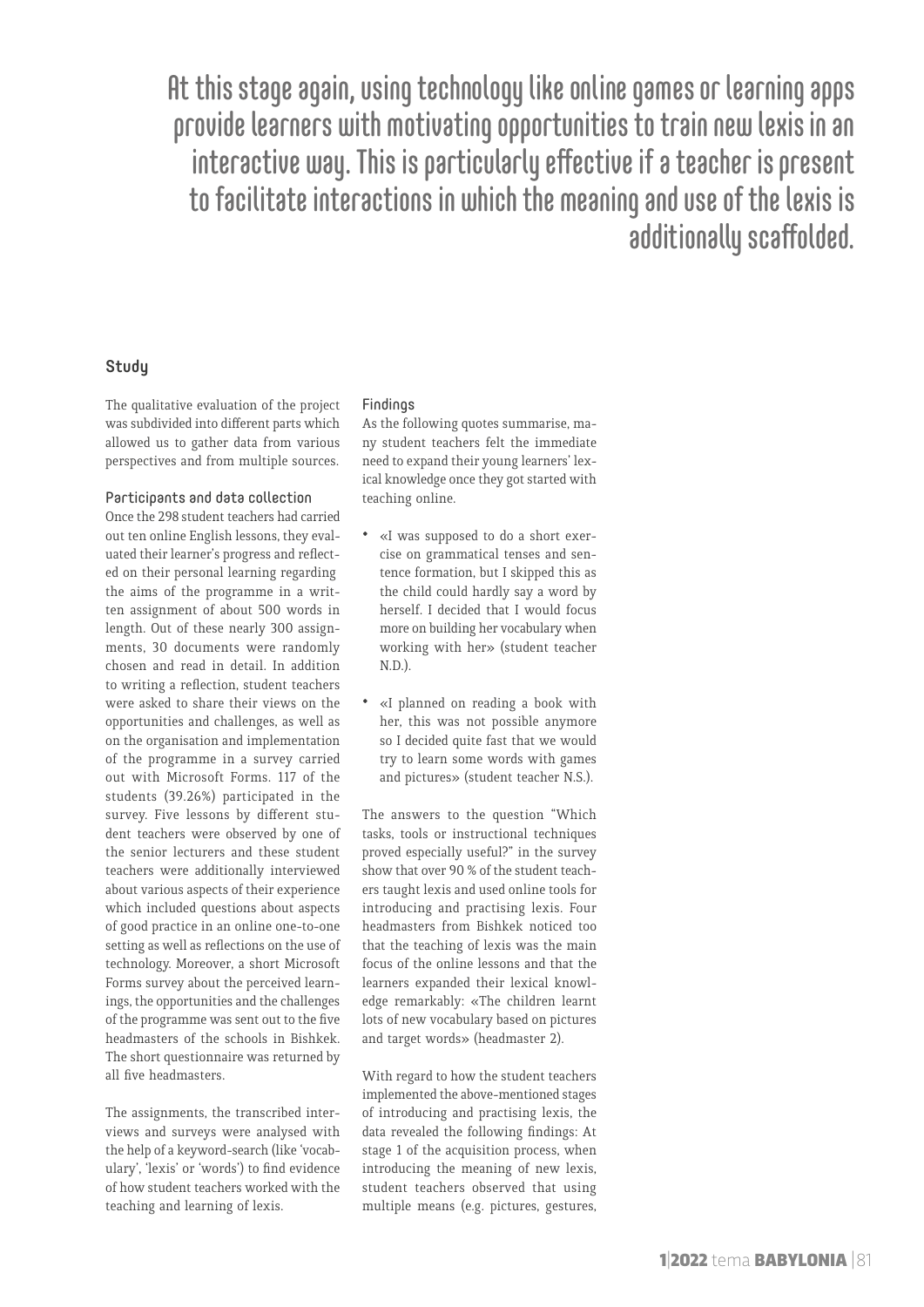Most of the student teachers worked a lot at stage 3, which means training words actively to make strong memory connections. They tried out online games or learning apps and facilitated the learners' learning process by providing scaffolds.

> mime) and scaffolds (e.g. word-banks, sentence starters) proved to be helpful: «Also, the way I introduced the vocabulary to him, turned out to be really effective and I've made the conclusion that the best way to learn new words is by hearing them, reading them, and then repeating them. Ideally also writing them, but that didn't quite work out, as I had no possibility to check if he had written them correctly» (student-teacher C. M.).

> At stage 2, focussing on formal aspects of new lexis, a large number of student teachers mentioned that having just one learner allowed them to better focus on their pupil's individual needs in terms of improving pronunciation, repeating lexis and using the chat function for writing practice. «Ich habe zum Beispiel gemerkt, dass er 'beer' sagt, statt 'bear', und nun kann ich mit ihm daran arbeiten» (student 3). Or: «Ich habe den Chat gebraucht, um das Schreiben von Wörtern zu üben. Dabei habe ich drauf bestanden, dass er es richtig schreibt» (student teacher 4).

**Figure 2**

*Screenshot of hands-on learning of lexis in online lesson* 



Most of the student teachers worked a lot at stage 3, which means training words actively to make strong memory connections. They tried out online games or learning apps and facilitated the learners' learning process by providing scaffolds: «Ich arbeite extrem viel mit Wordwall (…). Und das ist schon extrem toll, all diese Spiele dort. Da bin auch ich mal kurz entlastet. Es klappt noch nicht, dass sie es selbst macht, meistens machen wir es zusammen, aber dies ist wegen technischer Probleme» (student teacher 2). Or another student teacher mentioned: «Wir haben viel mit Wimmelbildern gearbeitet, *I spy with my little eye*, oder Bildbeschreibungen haben wir auch gemacht. Und dann halt so ein Rätsel draus gemacht, dass er erklärt, wo's ist. Und ich muss es dann finden» (student teacher 4). Another student teacher mentioned: « (…) da habe ich Bilder gezeigt, und dann den Scaffold «I see» und dann «This animal eats», einfach solche Satzanfänge und (…) er hat dann gar nicht mehr auf mich gehört, was ich ihm als Auftrag gegeben habe, er hat einfach die Satzanfänge gesehen und dann bei allen Sätzen gemacht» (student teacher 3). This last example illustrates how lexis and grammar are interdependent. Many student teachers used lexical chunks and whole sentences while teaching and made sure that the lexis was taught in context and not in isolation.

At stage 4, to organise and record lexis, many student teachers worked with word cards or personalised lexis for their learner's individual training. The word cards were used for playing games and various other activities such as matching, categorising or prioritising: «Ich habe nun auch diese Wortkarten gemacht, damit ich damit Spiele machen kann (…). Weil sonst bin immer ich die, die etwas macht. Und so mit den Karten kann er das gut selbst steuern» (student teacher 3, Figure 2). «Er spielt sehr gerne Eishockey und dann haben wir seine Ausrüstung angeschaut und dann hat er ein Bild gezeichnet und das Bild mit den Vocis angeschrieben. Das war der Volltreffer!» (student teacher 4). Using interactive games and playful activities enabled student teachers to create varied, motivating, and engaging lessons. This was also noticed by several headmasters: